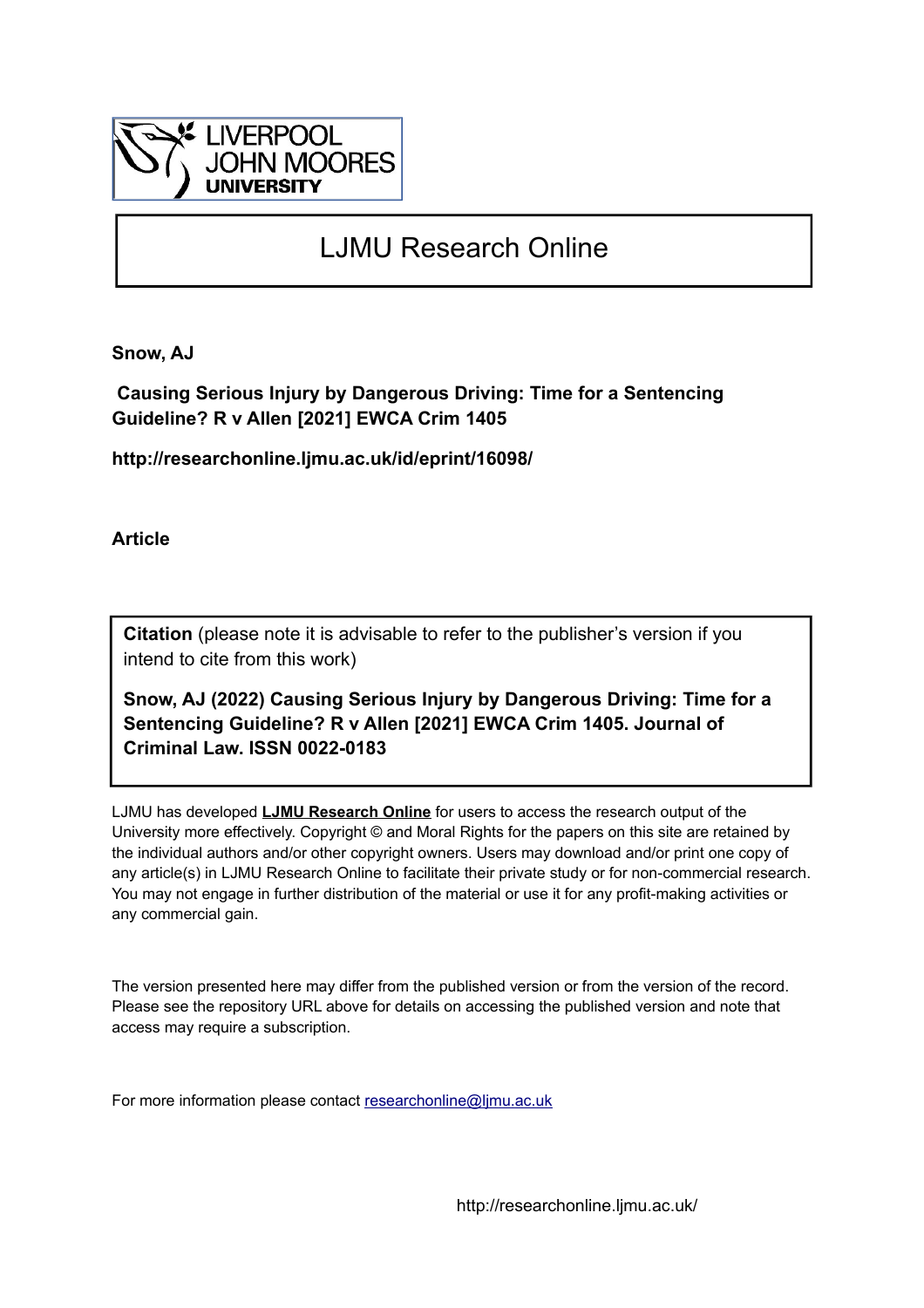Case Note

# The Journal of **Criminal Law**

# Causing Serious Injury by Dangerous Driving: Time for a Sentencing Guideline?

R v Allen [2021] EWCA Crim 1405

## Adam Snow

Law School, Liverpool John Moores University, UK

### Abstract

This case comment concerns the the case of R v Allen [2021'] EWCA Cim 1405 involving the sentencing of a defendant for causing serious injury by dangerous driving. In particular it notes the absence of a dedicated sentencing guideline on causing injury by dangerous and careless driving and the inadequacy of the current practice of relying on the death by dangerous driving sentencing guideline.

#### Keywords

Dangerous Driving, careless Driving, motoring, serious Injury, road Traffic

Allen was an appeal against a sentence in respect of two sentences both of 38 months imprisonment (to run concurrently) and including 67 months disqualification from driving for the offence of causing serious injury by dangerous driving contrary to s.1A Road Traffic Act 1988.

Section 1A holds that

- 1. A person who causes serious injury to another person by driving a mechanically propelled vehicle dangerously on a road or other public place is guilty of an offence.
- 2. In this section "serious injury" means—
	- (a) in England and Wales, physical harm which amounts to grievous bodily harm for the purposes of the Offences against the Person Act 1861, …

Section 1A is an either way offence punishable with a maximum of 12 months when tried summarily or 5 years when tried on indictment. (See Schedule 2 Road Traffic Offenders Act 1998) The offence is also subject to obligatory disqualification when tried on indictment of a period no shorter than two years.

Corresponding author:



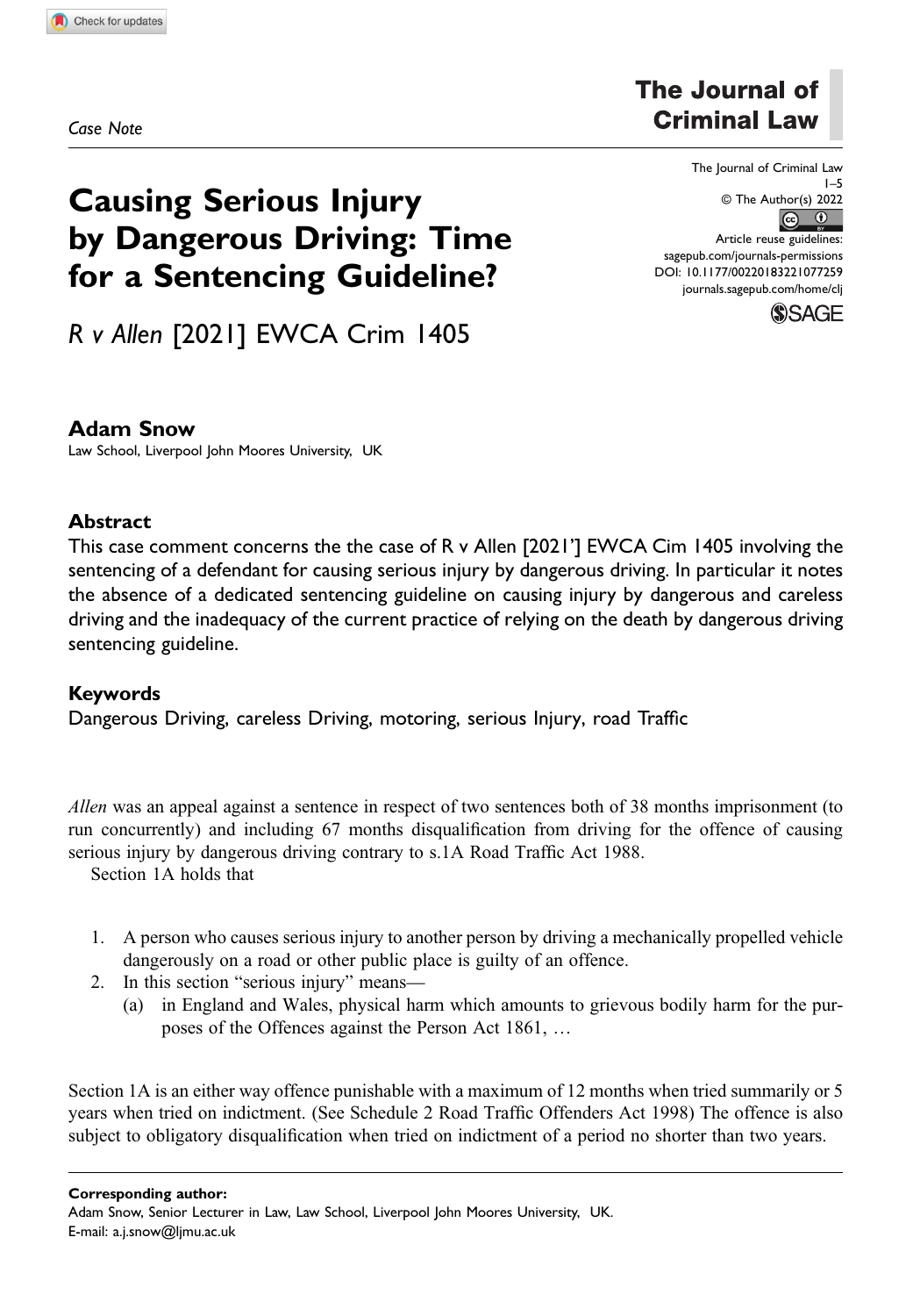Allen was driving his car down the A68 in County Durham. The road is a single carriageway that narrows at certain points to allow for chevron-marked slip roads in the centre of the road. At a certain point on the road there was a marked area for turning into a farm with chevrons and broken white lines leading up to and encasing the turning. Road markings indicated the need to exercise caution with "SLOW" printed on the road and additional arrows warning drivers of the need to stay left. Mr Allen ignored these warnings and attempted to overtake two vehicles travelling at approximately 45– 50 miles per hour pulling into the chevroned area. Unfortunately, Mr Nicholas Copson was travelling in the other direction, indicating a right turn and he pulled into the chevroned area.

There was a head on collision in which Mr Copson suffered catastrophic bodily injury, including complete paralysis from the chest down and eventual bilateral amputation of his legs. Mr Allen's son was also injured in the crash and suffered a fractured spine and damaged spleen and liver. Mr Allen also suffered serious injury leading to requirement of a permanent colostomy.

Mr Allen plead guilty to causing serious injury by dangerous driving mid-way through his trial and was awarded a 5% discount on sentence as a result.

Held, allowing the appeal, that the sentence of 40 months imposed (before 5% credit was applied) was manifestly excessive. There are no sentencing guidelines for this offence and instead the judge in the crown court (relying the Court of Appeal decision in R v Dewdney [2014] EWCA Crim 1722) used the sentencing guideline for causing death by dangerous driving to assess the relevant factors in approaching sentence. The judge stated the offence was a single act of dangerous overtaking seen in the context of clear road markings warning of the hazards. Furthermore the extent of the injuries suffered by Mr Copson and Mr Allen's son were at the very top end of those envisaged under the act. Accordingly, this was a level one offence that, had it caused the death of either Mr Copson or Mr Allen would have attracted a category range of 7–14 years. Given that the maximum sentence for the Section 1A offence is 5 years the trial judge reduced the tariff downwards to reflect this fact.

The Court of Appeal accepted the appellant's argument that the driving was not sufficiently bad to place the offence in a category one level of seriousness.

Category 1 offences under the guideline are

The most serious offences encompassing driving that involved a deliberate decision to ignore (or a flagrant disregard for) the rules of the road and an apparent disregard for the great danger being caused to others

The relevant aggravating and mitigating factors from the guideline are

A prolonged, persistent and deliberate course of very bad driving AND/OR

Consumption of substantial amounts of alcohol or drugs leading to gross impairment

AND/OR

A group of determinants of seriousness which in isolation or smaller number would place the offence in level 2.

(These determinants include alcohol or drugs, avoidable distractions, vulnerable road users, awareness of risk and seriously culpable behaviour.)

The Court of Appeal found that the driving activities of Mr Allen were neither prolonged, persistent nor deliberate. Furthermore Alcohol and drug use was not a factor in this offence. The Court agreed with Mr Allen that the warning signs on the road were warnings and not mandatory signs and thus his driving was not of the worst example of dangerous driving. The Court further stated that had they required recourse to the sentencing guidelines for death by dangerous driving then they would have assessed Mr Allen's driving as category 2 seriousness in that this was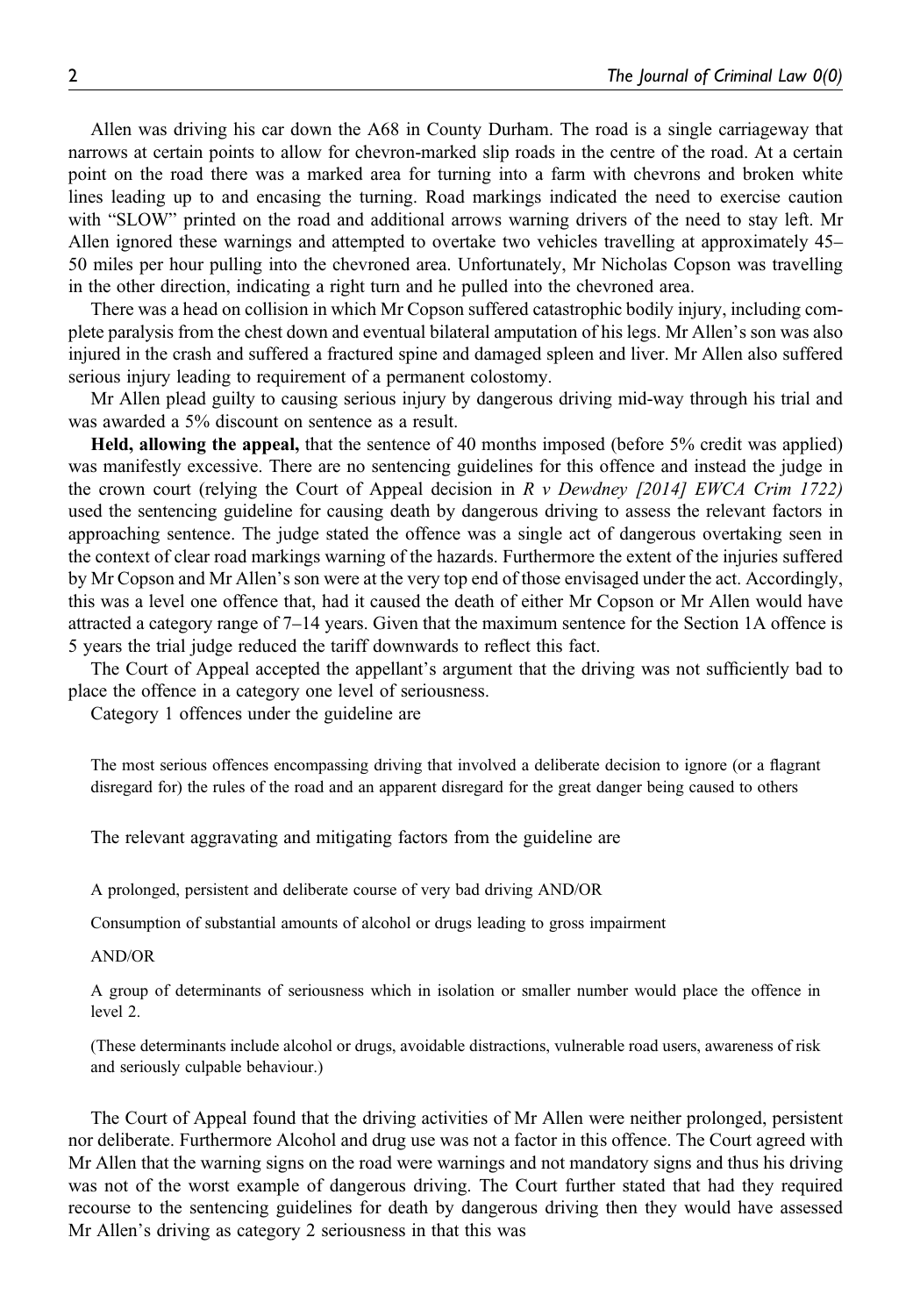driving that created a substantial risk of danger: it was a highly dangerous piece of uphill overtaking at substantial speed, involving a hatched area and with disregard of clear road sign warnings (at [23])

Further aggravating factors taken into account by the court included that there were multiple victims. By way of mitigation the court accepted that Mr Allen had a good driving record, both he and his Son were badly injured in the crash and the Covid pandemic pressure on prisons.

The Court of Appeal concluded that they did not require the sentencing guidelines to determine the case and instead relied on a broad understanding of the overall seriousness of the offending by reference to the mitigating and aggravating circumstances (at [26]) set against a 5-year maximum penalty.

The Court concluded that

In our judgment, as indicated, a notional sentence of 40 months before credit for guilty plea, achieved by reference to the starting point for level 1 offending was manifestly excessive. In our judgment, taking into account culpability and harm and the relevant aggravating and mitigating factors, a notional sentence of around 30 months' custody after trial was appropriate (at[27]).

The Court additionally reduced the extended part of the disqualification (Required under S, 35A Road Traffic Offenders Act 1988) (19 months to 14 months and 15 days) making the overall disqualification (subject to extended retest) 62 months and 15 days.

#### **Commentary**

#### **Context**

This discussion should be seen in the context of death and serious injuries on the road continuing to be a problem in England and Wales, and around the world (Passmore J, 2019). Between 2010 and 2020 the average number of people killed or seriously injured on England and Wales roads each year totals 23,038. According to the Department for Transport, during the pandemic year of 2020 there was a 21% reduction in road traffic and a commensurate 21% reduction in the number of people killed or seriously injured down to 19,896, of which 1317 were killed and 18,579 were seriously injured. Approximately 30 people are killed each week and 412 face serious injuries on the road in England and Wales. To put that into context 11 people are the victims of murder or manslaughter each week.

According to Ministry of Justice figures there were 373 prosecutions leading to 317 convictions for the offence of causing serious injury by dangerous driving, of which 206 were sentenced to immediate custody and a further 80 received a suspended sentence. In the same year 184 drivers were prosecuted for death by dangerous driving of which 154 were convicted, 144 received immediate custody and 9 received a suspended sentence. Thus approximately 14% of all deaths on the road lead to a prosecution for death by dangerous driving, whereas only 2% of serious injuries are prosecuted under the dangerous driving offence. Hopefully the proposed offence of causing serious injury by careless driving will fill the gap in prosecutions in the immediate future.

#### The Court of Appeal in Allen

Allen is another case in a line of developing case law that is somewhat ambivalent on the utility of the death by dangerous driving guideline in sentencing non-fatal serious injuries.  $R \, v \, Dewlney$  [2014] EWCA Crim 1722 established that the courts should have regard to the levels of offending in the death by dangerous driving guideline as an aid to assist determining the relevant aggravating and mitigating factors. The court in Dewdney felt this was preferable to developing an ostensible worst imaginable type of case and then assessing the defendant against that standard (at [27]). The court in Dewdeny held that once the category range had been determined the court should then proceed on a compression basis to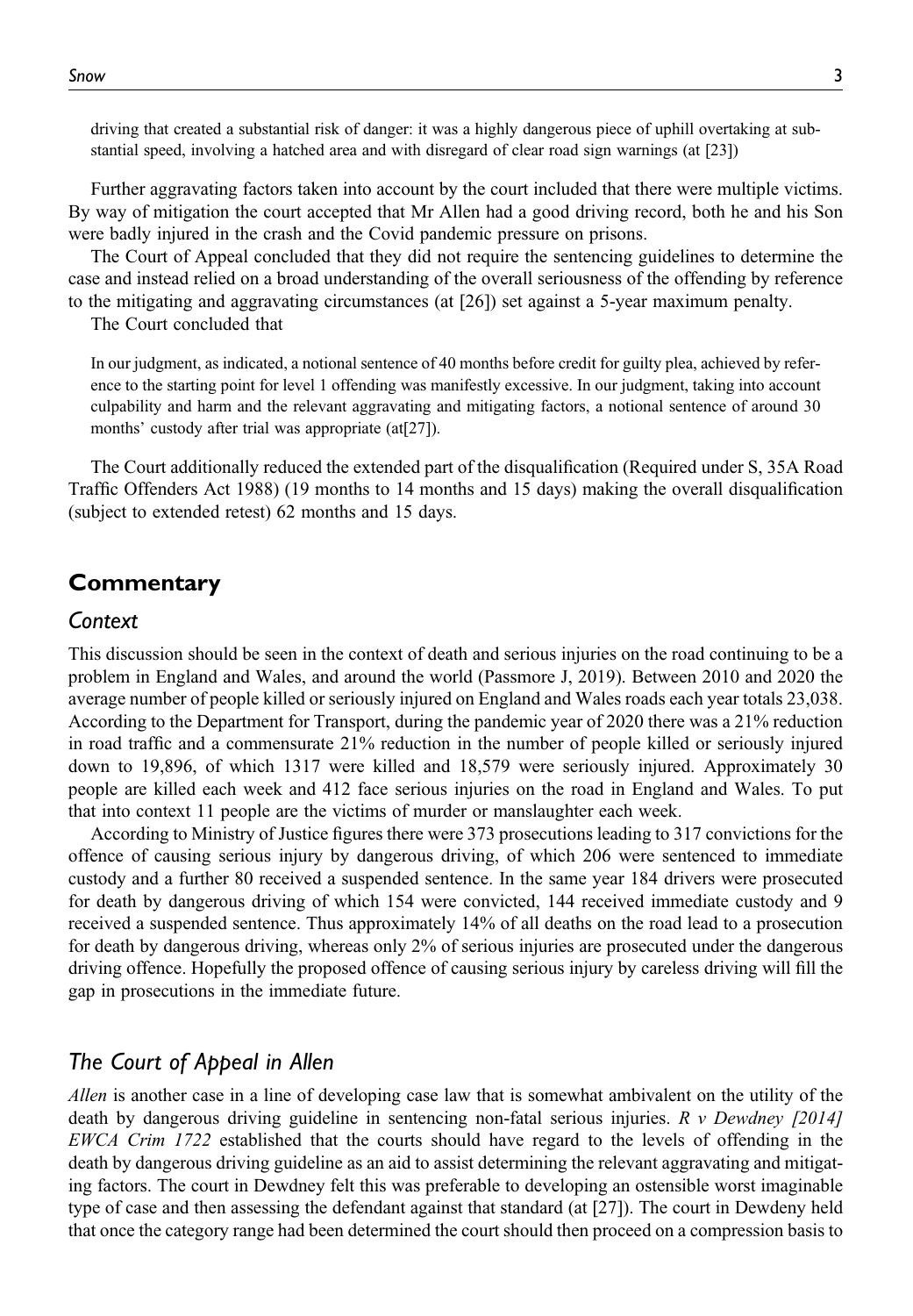reflect the fact that the maximum sentence for the death offence was 14 years whereas it is only 5 for the serious injury case.

In R v Vincer [2014] EWCA Crim 2743 a sentence of 3 years was reduced to 2 years when a defendant who had been drinking seriously injured two victims in a different vehicle, plus himself, had stayed at the scene and demonstrated remorse as well as a previously good character with a wife and two children to support. These were mitigating factors that a judge should have taken into account. In addition the Court of Appeal held that the trial judge had erred by not having regard to the sentencing guideline for the s. 1 offence.

In R v Jenkins [2015] EWCA Crim 105 the imposition of consecutive sentences in respect of injuries sustained by two separate victims arising out of a single crash were overturned and a concurrent sentence of the same length of each individual sentence was substituted. The definitive factor being the Court of Appeal decision in R v Noble [2002] EWCA Crim 1713 (a case concerning the s. 1 offence – death by dangerous driving) that held that as these are single instances of dangerous driving then the totality principle should reflect the nature of offending not the amount of harm caused since that relied on chance.

In R v Sandulache  $[2015]$  EWCA Crim 1502 the defendant's early guilty plea, absence of previous convictions, absence of concurrent offending (no license / no insurance) and the fact he did not fail to stop or evade capture and expressed immediate remorse were all relevant mitigating factors. In Allen the Court of Appeal likewise used the category offending guidelines for the s.1 offence but expressed doubts over using the guideline in a more prescriptive way (at [23]).

What seems clear from the line of emerging case law is that the severity of injury plays only a minor part in determining the appropriate sentence. Perhaps this is to be expected considering the reliance on the s.1 guideline since death is not subject to gradations of injury. Even where there are multiple serious injury casualties it is clear, as discussed above, *Noble* holds that sentences should be concurrent rather than consecutive. Thus dangerous driving incidents that lead to multiple seriously injured persons will only ever receive a maximum total sentence of 5 years, which given the mitigating factors the court must take into account is unlikely to be imposed.

It is somewhat strange that the court listed the serious injuries to Mr Allen's son as a mitigating factor considering he was one of the victims of the crash, and for which he was sentenced. Indeed Mr Allen's sentence for the injury caused to his son was exactly the same as that caused to Mr Copson – so the effect of such mitigation is unclear. Presumably the court took the holistic approach that causing serious injury to one's loved one will cause additional trauma to the defendant (above and beyond the physical ones suffered).

It would appear that the extent of the injuries caused to victims (and the number of victims) is not, as yet, a major factor to consider for the sentencing judge (although not one they can ignore). The emerging case law on culpability seems to focus primarily of the offender's standard of driving minus any special mitigation (remorse, continued presence at the scene, lack of concurrent offending, a good driving record and the impact on the offender's family and network). It is a dangerous driving offence where serious injury is caused rather than a serious injury offence that happens to be caused by dangerous driving.

This is unfortunate considering that the s.1A offence was deliberately enacted to avoid the situation where the severity of punishment was only concerned with the standard of driving under s. 2 RTA 1988 (dangerous driving). The lacuna that the government sought to fill was the lack of consideration of the consequences of that dangerous driving. It would seem from  $Allen -$  and the line of case law from the Court of Appeal we are still somewhat in that position. The severity of injury seems to be an actus reus requirement without a serious reflection in sentencing.

This is hardly surprising given the underlying reliance on the death by dangerous driving guideline which contains no reference to "harm" as a relevant factor in sentencing. There are no gradations of death, however there are gradations of serious injury, a fact recognized in the inflicting grievous bodily harm sentencing guidelines which can have an effect on the sentence. It is time that a guideline was developed for this offence to reflect the extent of injuries caused in sentencing decisions. There is additional impetus for this approach, rather than letting the Court of Appeal develop ad hoc guidance,